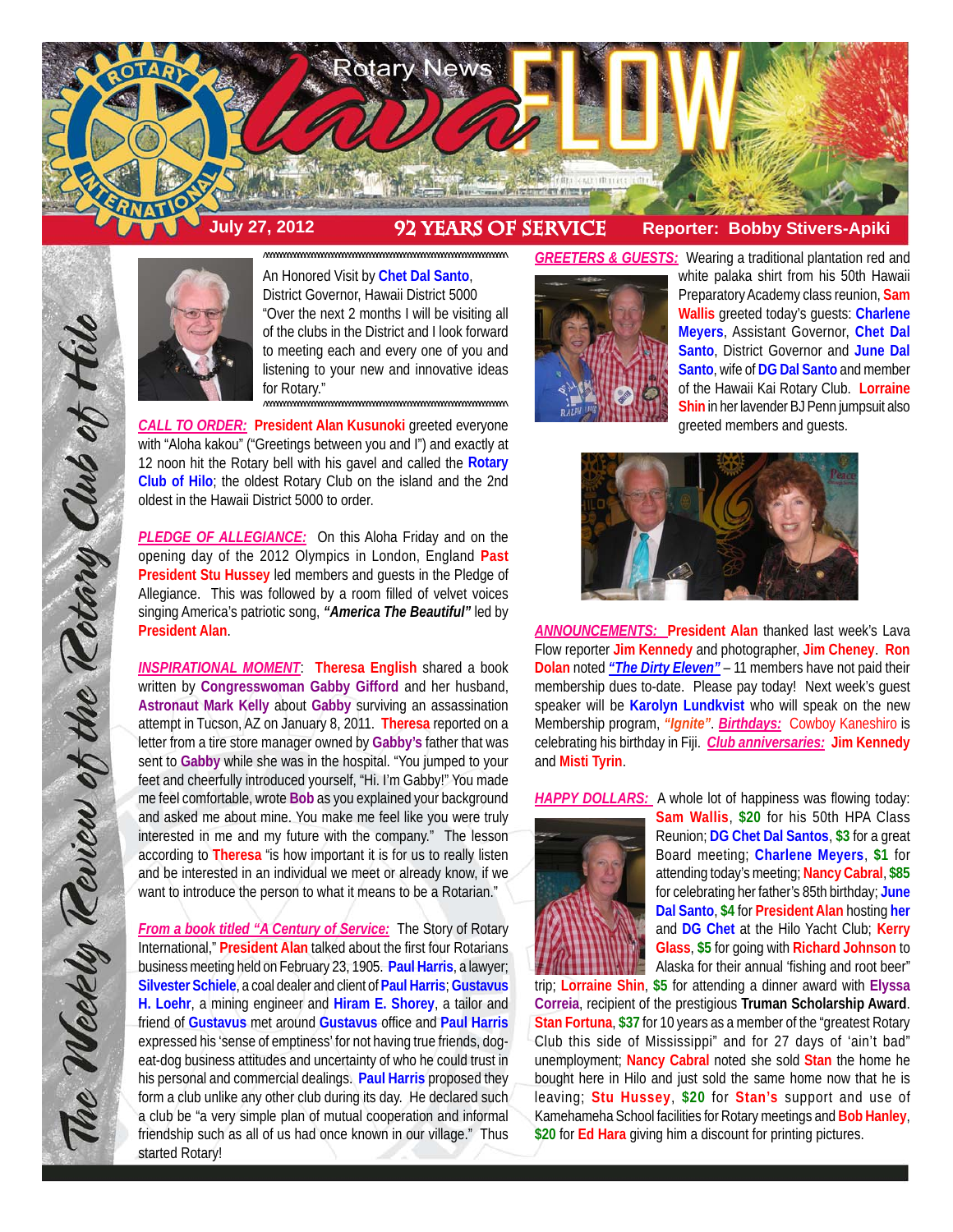## *Birthdays:*

**Jim Kennedy** July 17 **Gene Tao** July 20 **Cowboy Kaneshiro** July 24 **Susan Munro** July 30

## *Club Anniversary:*

**Alberta Dobbe** July 11 **Lorraine Shin** July 19 **Misti Tyrin** July 23 **Jim Kennedy** July 24

#### *Wedding Anniversary:*

**Eddie & Portia Hara** July 1 **Stew & Alessandra Hussey** July 12 **Randy & Lydia Hart** July 17 **Vivian & Daniel Birchall** July 17 **Tom & Delia Brown** July 29

#### *Announcements:*

**Fri. Aug 3 Karolyn Lundkvist - "Ignite" Fri. Aug 10 Christopher Philips, Imiloa Reach for the Stars - Afghanistan Fri. Aug 17 Jeff Melrose, Island Planning Food Self-Sufficiency Baseline Study**

**Fri. Aug 24 David Howard Donald The Volcano Project**

| Immediate Past President  Joe Hanley                 |  |
|------------------------------------------------------|--|
|                                                      |  |
|                                                      |  |
|                                                      |  |
|                                                      |  |
|                                                      |  |
| Service Projects  Mitchell Dodo                      |  |
| Rotary Foundations  Susan Munro                      |  |
| Membership  Nancy Cabral                             |  |
| Public Relations  Robert Hanley                      |  |
| International Service  Steve Yoshida                 |  |
| Community Service  Wallace Wong                      |  |
| Vocational Service  Bobby Stivers-Apiki              |  |
| New Generations  Gail Takaki                         |  |
|                                                      |  |
| The Rotary Foundation  Susan Munro                   |  |
| <b>Hawaii Rotary Youth Foundation  Mitchell Dodo</b> |  |
| <b>Hilo Rotary Club Foundation  John McVickar</b>    |  |



**President Alan** announced and invited everyone to a no-host **"Aloha"** gathering at La Casa de Luna tonight at 5 pm for **Stan** as he leaves the island for Michigan. **Jon McElvaney** organized the event for **Stan**.

### *INSTALLATION OF A NEW MEMBER* **SALLY O'BRIEN**. "It is a great honor and privilege to bring



in a new member into Rotary," stated **Chet Dal Santo**, District Governor as he installed our newest member, **Sally O'Brien**.

Standing with her sponsor, **Nancy Cabral District Governor Dal Santo** asked **Sally** if she would swear and abide by the Constitutions of the Rotary International, District 5000, Rotary Club of Hilo and the 4 Way Test, to which **Sally** affirmed with the words, "I do". **DG Dal Santo** reminded **Sally** that as a new member her goal now is to recruit a new



member within 90 days, **Charlene** presented **Sally** with a new membership pin, while **"Visionaries"** pin. **Sally**

was asked to say a few words, "I'm, so happy to be home and welcomed." Congratulations **Sally**!! **Nancy** also received the new **"Ignite"** membership pin with the number 1 and each time she recruits a new member that number will change to the number of new members. **Nancy** announced to



the membership, "Bring in a new member or else!"

#### *RECOGNITION:* **Past President Stu Hussey** was



highly praised and honored for his **Paul Harris** Plus 4 contribution to the Rotary Foundation. "It is a great honor for without Rotary

Foundation we could not do community and international projects," stated **District Governor Dal Santo**. **President Alan** thanked **Stu** for this belief and contribution in Rotary.

## *DISTRICT GOVERNOR'S MESSAGE*.

**District Governor Dal Santo** cited statistics



of Hilo: There are 37,447 adults above the age of 20; 4,436 non-farming businesses; 215 Rotarians and challenged the club to increase its membership. The four founders of Rotary believed in and wanted to work with ethical

DG Dal Santo presented July 30, 2012 at or below 1,700 members. North Sally with the new America is declining in membership while Europe, business people and with ethical people. Clubs had statisticians who counted how much business was given to members. While the heart of Rotary is its service projects, **District Governor Dal Santo** proclaimed we have to get back to basics, vocations. He cited for example, Vocation Minutes where for 1 minute a member shares about his/her vocation and how it relates to Rotary. He encouraged Vocational Services. This August, the District website will initiate Yellow Pages where occupations like lawyers, realtors, etc. will be listed for easy reference by members for business or services. Club presidents are encouraged to have their members update their profiles so that the Yellow Pages can be more complete. New members want to network with members and this, Yellow Page will afford this to happen. Rotary membership has declined: 2005 – 2,600 members; June 2012 – 1,736 members; by South America and Asia membership is not declining.

> **District Governor Dal Santo** reported that **"Visionaries"** in Zone 25 – 26 are requesting club presidents 'do more than they have ever done". 1. Run your club like a business. Presidents will need to produce a 3 Year Business Plan. 2. Increase membership by implementing the new **"Ignite"** membership program. **Ignite** will provide tools including "25 Elevator Stories". **DG Del Santo** further explained how Rotary is like a family. If a Rotarian needs help, help will come from the Rotarians.



**PEACE FORUM:** There will be 3 Rotary Peace

Forums according to **DG Dal Santo**. The first will be held in Berlin in November; the second in Honolulu in January and the third in Hiroshima in May. The Honolulu Peace Forum will

focus on youth and within the next week a wellknown keynote speaker will be announced.

## Photos by **Jim Cheney**